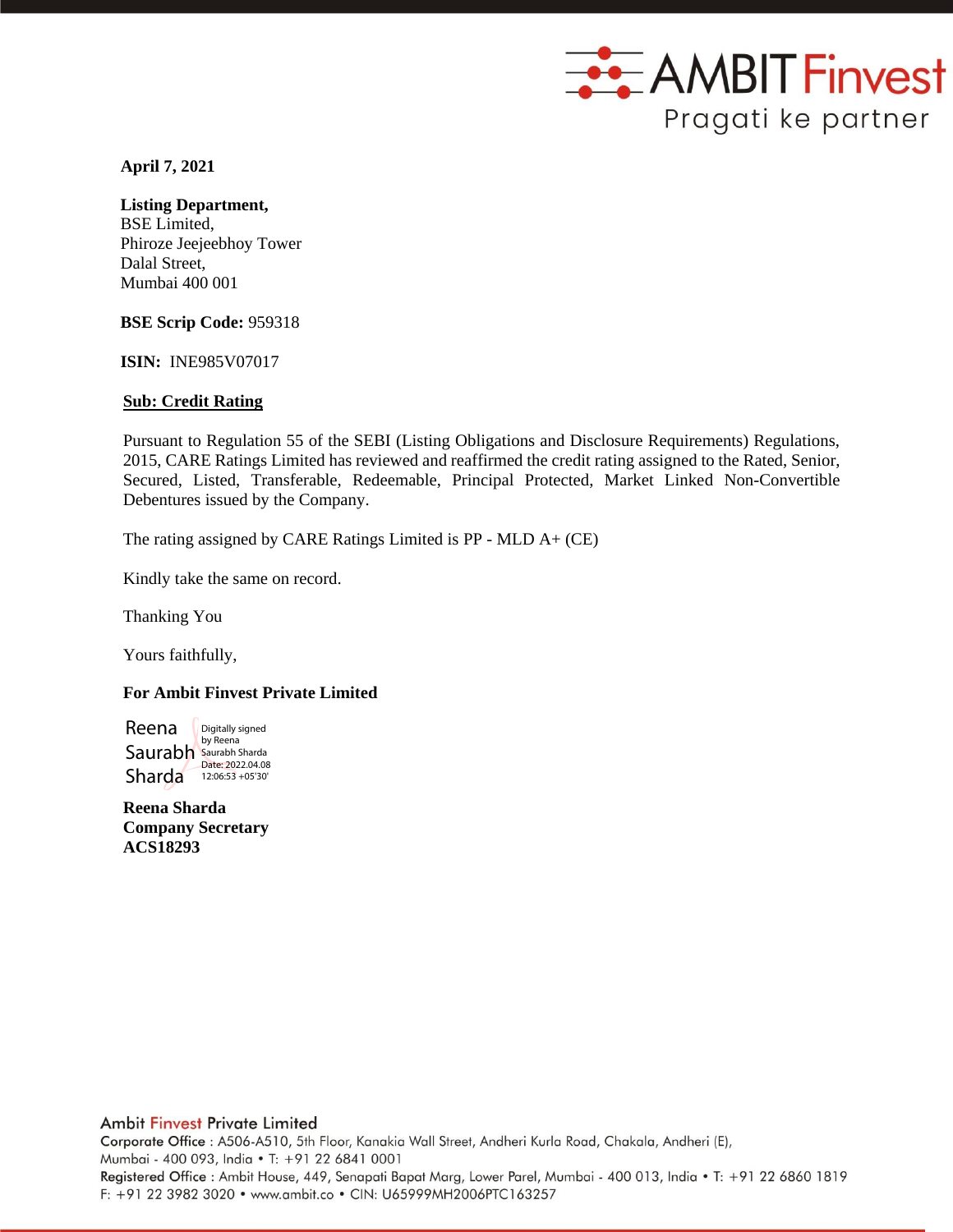

# **Ambit Finvest Private Limited November 11, 2021**

| <b>Ratings</b>                                           |                                    |                                                                                                                                           |                      |
|----------------------------------------------------------|------------------------------------|-------------------------------------------------------------------------------------------------------------------------------------------|----------------------|
| <b>Instruments/Facilities</b>                            | Amount (Rs. crore)                 | Rating                                                                                                                                    | <b>Rating Action</b> |
| <b>Principal Protected</b><br>Market Linked<br>Debenture | 50.00                              | CARE PP-MLD A+ (CE); Stable<br>[Principal Protected -Market Linked Debentures<br>Single A Plus (Credit Enhancement*); Outlook:<br>Stable] | Reaffirmed           |
| <b>Total facilities</b>                                  | 50.00<br>(Rupees Fifty Crore only) |                                                                                                                                           |                      |

*\*based on the credit enhancement by way of an unconditional and irrevocable corporate guarantee provided by parent company, Ambit Private Limited (APL)*

| <b>CARE A (Single A) [Reaffirmed]</b><br>Un Supported Rating |
|--------------------------------------------------------------|
|--------------------------------------------------------------|

Note: Unsupported Rating does not factor in the explicit corporate guarantee

## **Detailed Rationale & Key Rating Drivers for the Corporate Guarantee Provider i.e., Ambit Private Limited (APL)**

The rating assigned to the debt instruments of Ambit Finvest Private Limited (AFPL) is based on the credit enhancement in the form of an unconditional and irrevocable guarantee by the parent company – Ambit Private Limited (APL).

The credit profile of APL is supported by strong promoters and experienced management team of the Ambit Group, good track record in the investment banking space, diversified business franchise, the group's comfortable capitalization levels supported by the investment by Poonawalla Group in FY20 with low gearing, moderate resource profile, comfortable liquidity position and moderate profitability. The ratings are constrained by high dependence on capital markets which is expected to keep the income and profitability profile of APL volatile. The group's ability to scale up its businesses like lending operations which would diversify its revenue source as well as ability to provide funding support to the lending operations and retention of key employees are the key rating sensitivities.

## **Rating Sensitivities,**

**Positive Factors**

- Growth in scale of operations while maintaining healthy profitability and capitalization levels
- Seasoning of SME loan book while maintaining healthy asset quality and low credit costs

## **Negative Factors**

- Dilution of shareholding by APL resulting in reduction of AFPL's linkages with the Ambit group
- Deterioration in asset quality of AFPL with Net NPA to Net worth over 5%
- Increase in leverage beyond 1.5 times at APL level or 4.0 times at AFPL level
- Departure of key persons which may impact business profile
- Substantial moderation in profitability

## **Detailed Rationale & Key Rating Drivers for Ambit Finvest Private Limited (AFPL)**

AFPL being the only NBFC in the group, derives various benefits from APL in terms of capital infusion, management support and overall governance. During FY20 (refers to period from April 01 to March 31), AFPL received capital infusion to the tune of Rs.235 crore from Poonawalla Group for a 24.9% stake, which strengthened the capital position of APL. The rating further factors in the business synergies drawn from the Ambit group in terms of business linkages and shared brand name. The group has demonstrated track record of providing funding to AFPL. The rating also factors in the shift in the business strategy by AFPL from structured wholesale lending to SME lending business, post its acquisition of SME financing business from Finmax Credit and Finance Private Limited. The SME loan book constitutes to around 80% of the total loan book, as on June 30, 2021, and is expected to be the primary business focus going forward.

Further, the rating also factors in the comfortable capitalization and liquidity position. The rating is constrained on account of moderate asset quality combined with low seasoning of its SME loan portfolio, relatively thin provisioning cushions, smaller size of operations compared to similar rated peers, and the concentrated portfolio with Top 20 borrowers constituting to around 24% of the loan book, although the proportion continues to decline.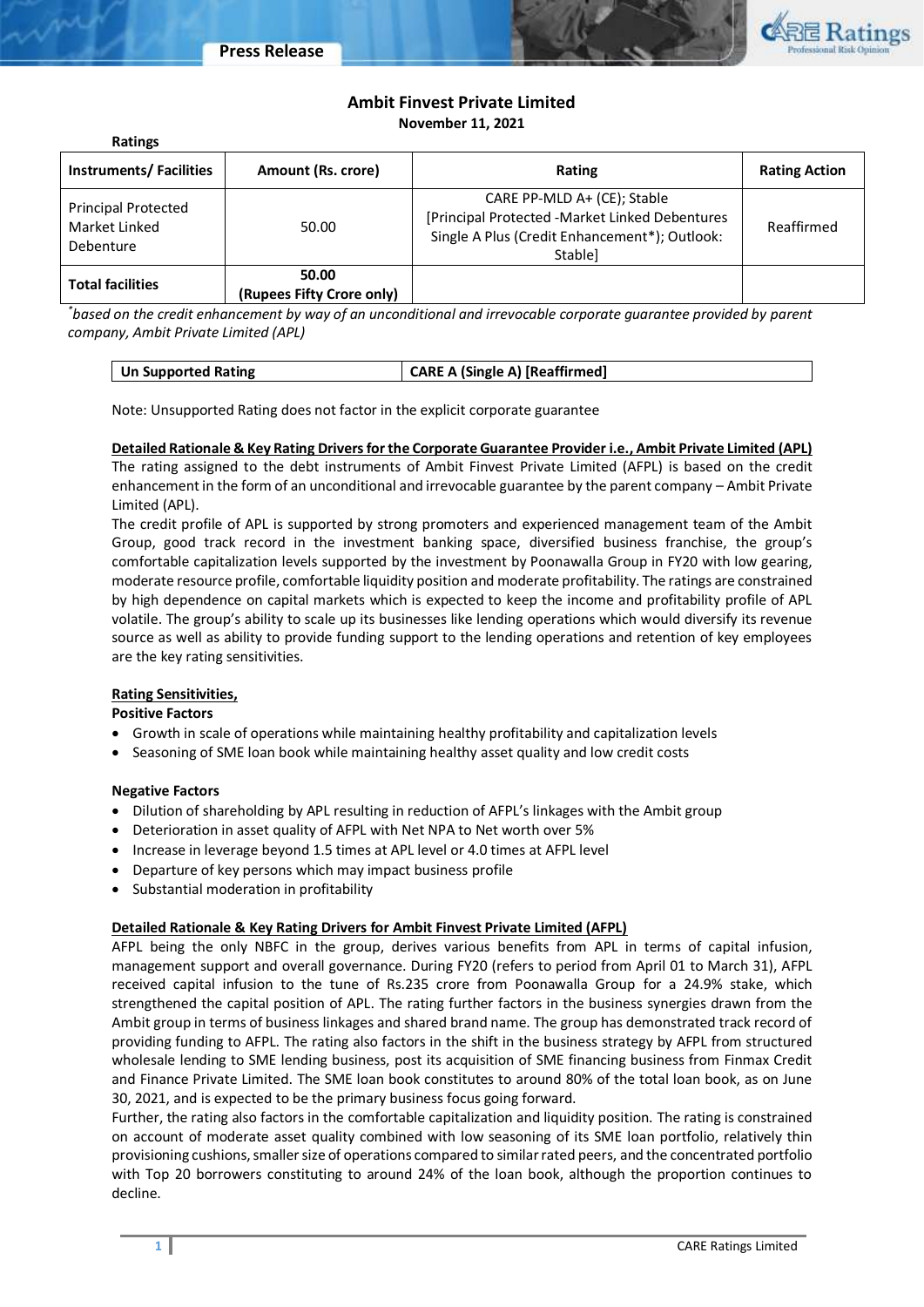

Continued shareholding, support and strong linkages with the Ambit group, ability of the company to maintain asset quality and capitalization while it scales up its SME Finance business are the key rating sensitivities.

## **Detailed description of the key rating drivers Key Rating Strengths** *Strong management team & promoters*

#### **APL**

The Ambit group is led by well experienced promoter. The promoters of the group include Mr. Ashok Wadhwa and Qinvest (a Qatar based investment bank). Mr. Ashok Wadhwa was former partner in Arthur Andersen and has 37 years of experience in the financial services industry. Mr. Wadhwa is the Founder and Group CEO of the Ambit Group. He is supported by the senior management personnel who are well experienced in their respective businesses. The group has appointed Mr. Ausang Shukla as Managing Director & Head of Corporate Finance, and Mr. Sanjay Agarwal as CEO of AFPL. He is ably supported by well experienced second line of management including Mr. Sanjay Dhoka, who is COO and CFO.

#### **AFPL**

AFPL is the only NBFC arm of the Ambit group with majority shareholding by APL. As on June 30, 2021, APL holds around 56.92% stake in AFPL. Also AFPL received capital support from Poonawalla Group during FY19-20 to the tune of Rs.235 crore, out of which Rs.172 crore were infused by Rising Sun Holdings Private Limited (a company controlled by Mr. Adar Poonawalla [(CEO of Serum Institute of India (\*Rated 'CARE AAA; Stable / CARE A1+) and Chairman of the Board of Directors of Poonawalla Finance Private Limited (PFPL) (Rated 'CARE AA+; Stable / CARE A1+ / CARE AAA (CE); Stable / CARE A1+ (CE)) ], and Rs.63 crore were infused by Jeevadravya Bio-Pharma Private Limited (affiliated with the Poonawalla group). The company benefits from the strong sourcing capabilities of its promoter group. The operations of the NBFC are overseen by Mr. Sanjay Sakhuja who is the Executive Chairman of the company. Mr. Sakhuja joined Ambit as Managing Director in the Mergers and Acquisitions practice in August 2003 and spearheaded the business from 2009 to 2013. Further, the business is led by Mr. Sanjay Agarwal (CEO) who, prior to joining Ambit, set up Finmax and sold the business to AFPL. Mr.Agarwal has more than two decades of experience in the SME lending space, having previously worked with Yes Bank as Senior President & Business Head (Business Banking) for almost a decade. Mr. Sanjay Dhoka is the COO and CFO of AFPL and is responsible for fund raising and overall operations of the NBFC. He played an instrumental role in setting up the NBFC arm of Ambit and worked closely on Structured Finance business. Mr. Dhoka has 27 years of experience across Finance, Treasury, Operations, Credit and overall business management. He has worked with Anand Rathi group, Aditya Birla group, Karvy and SOCGEN Crosby.

#### *Robust capitalization levels with low gearing and comfortable liquidity position* **APL**

APL has maintained a low gearing which stood at 0.62 times, as on March 31, 2021, as compared to 0.54 times as on March 31, 2020. The increase in the gearing ratio was due to increase in borrowings in AFPL. The Tangible net worth as on March 31, 2021, stood at Rs.847 crore as compared to Rs.801 crore as on March 31, 2020.

#### **AFPL**

AFPL has maintained robust capitalization levels and low leverage with the promoter group (APL) regularly infusing equity capital into AFPL as witnessed by Rs.35 crore infused during FY18; Rs.125.36 crore during FY19. Rs.235 crore was infused in FY20 by Poonawalla Group. The overall CAR stood at 56.92% as on March 31, 2021, as compared to CAR of 67.35% as on March 31, 2020, and improved to 58.20% as on June 30, 2021.

The gearing levels in FY21 stood at 0.85 times on account of improved business due to larger disbursements in Q4FY21. The gearing levels as on June 30, 2021, stood at 0.95 times but is fairly comfortable and as per the managements guidance, going forward AFPL will be disbursing loans only in the SME business and would be focusing in running down its wholesale loan book.

The liquidity profile of AFPL is comfortable as on June 30, 2021, on account of low gearing. The unutilized cash credit lines stood at Rs.47 crore and FDOD lines stood at Rs.47 crore as on June 30, 2021. There are no ALM mismatches in any of bucket as on June 30, 2021.

#### *Robust risk management systems*

#### **APL:**

The group has well laid down risk management framework for APLs institutional broking and proprietary trading business which is reviewed on a regular basis. Further, the company has various committees in place which approve and review risk appetite and designs enterprise wide risk framework.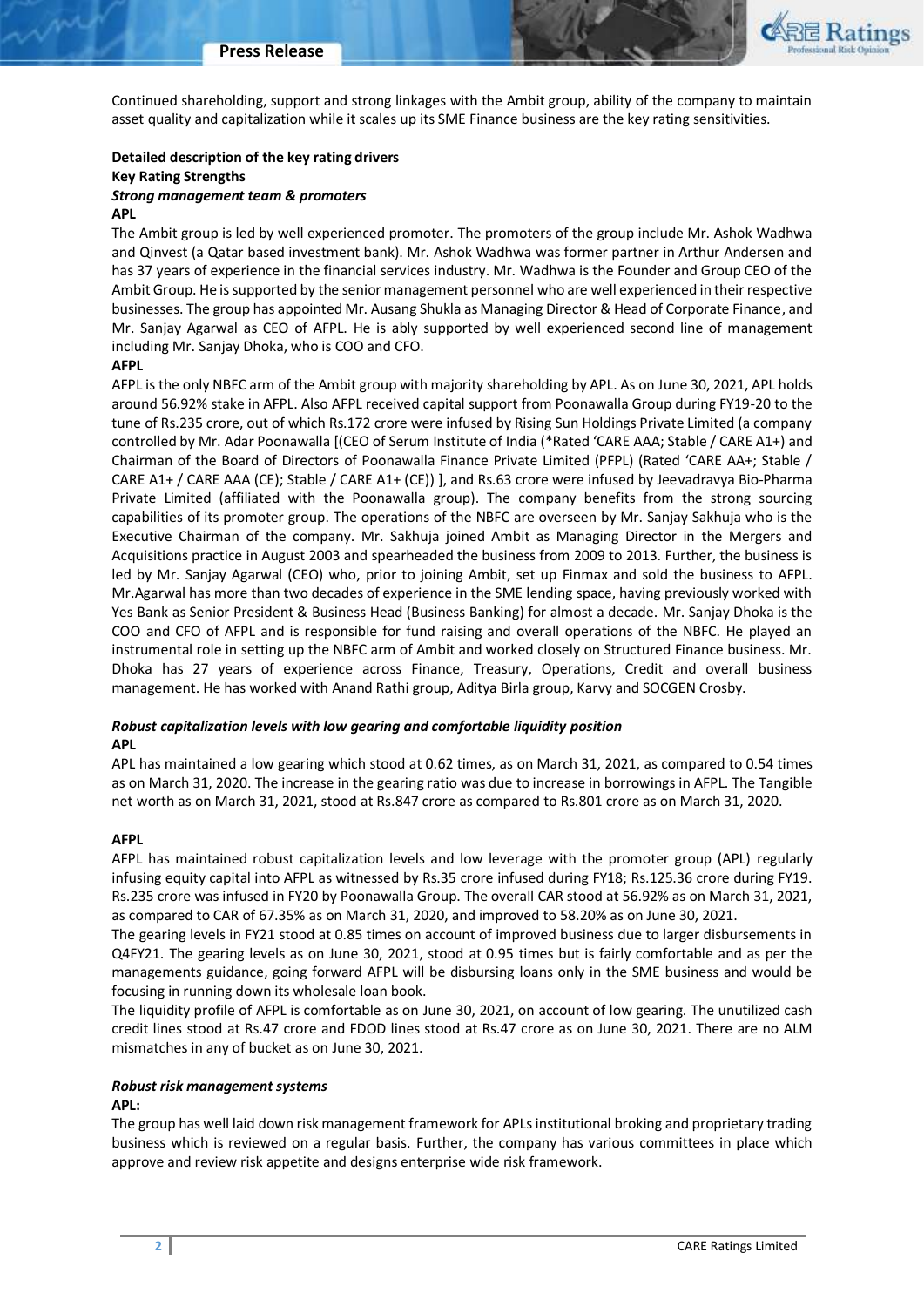

#### **AFPL:**

The company has two business segments – structured finance and SME finance post acquisition of Finmax business in September 2018. The company has put in place credit appraisal process and risk management process with strong loan sanctioning committee, credit underwriting and monitoring process. It has appointed industry experts (Mr. K M Jayarao and Mr. Sunil Gulati as part of its Loan Sanctioning Committee). AFPL has inducted Mr. K. M. Jayarao, Mr. Ameet Parikh and Ms. Shalini Kamath as non-executive independent directors on the Board of AFPL to improve the governance structure of the company.

## *Adequate financial performance*

## **APL- Consolidated**

At a consolidated level, APL's revenue streams are diversified with fee-based income from advisory business, brokerage income along with interest income from the lending business. While interest income is a stable revenue generating stream, revenue from advisory income is subject to volatility. As most of Ambit Group's business segments are dependent on capital markets, the group's profitability is expected to be volatile. During FY20, APL on a consolidated basis, reported loss of Rs.40 crore as compared to PAT of Rs.17 crore in FY19. This was majorly on account of MTM losses of Rs. 35 crore on proprietary investments portfolio and dip in fee based income. However, during the FY21, APL was able to report PAT of Rs.64 crore on account of increased revenue and MTM profit of Rs.6 crore with the pickup in capital market activities during FY21.

## **AFPL- Standalone**

During FY21, the total income saw an increase of 12% on account of 22% growth in loan book because of increased lending to SME segment which was partially offset by decline in the yield on loan book. Further, AFPL reported Profit After Tax (PAT) of Rs.21.24 crore on a total income of Rs.145.12 crore during FY21 as against PAT of Rs.15.96 crore on a total income of Rs.129.78 crore in FY20. Further, during FY21 the NIM improved by 80 bps on account of reduced borrowing costs as a result of repayment of some high-cost borrowings, leading to improvement in ROTA to 1.93% as compared to 1.75% in FY20. The increase in operating cost was majorly on account of expansion of branches, AFPL added 10 more branches in FY21.

During Q1FY22 (refers to period from April 01 to June 30), the ROTA improved slightly to 1.94% majorly on account of improved NIM driven by lower cost of borrowing and lower credit cost. However, the same was offset by increased operating cost on account of 12 new branches. AFPL currently operates in 42 branches spread across 11 states as on June 30, 2021.

## **Key Rating Weaknesses**

#### *Concentration risk in the business with improvement in FY21 on account of venturing into SME financing*

The NBFC business was characterized by significant concentration of wholesale book in the form of structured lending. However, the concentration risk has reduced in FY21 on account of no incremental lending and reduction in the wholesale book with high disbursements in SME loan book. Borrowers wise, as on June 30, 2021, the Top 20 borrowers constituted 24% of the loan book and 38% of the Tangible Net Worth. However, the same improved sequentially from 46% of the loan book and 104% of the Tangible Net Worth as on September 30, 2020, majorly on account of diversification into SME segment. The concentration risk might come down further with decline in the ticket size led by higher granularization in the loan book. The management has indicated that they are focusing only on the SME segment, and this is evident from the fact that loans to SME formed about 80% of the loan portfolio as on June 30, 2021.

Further, the top 5 states in the SME loan portfolio contribute to around 90% of the SME loan book, leading to a high geographical concentration risk in the SME book. Going forward the concentration risk in the loan book and diversification of the loan book in different products and geographies would be a key monitorable.

## *Moderate asset quality in the NBFC business, with deterioration in FY21 on account of high slippages*

AFPL reported deterioration, as on March 31, 2021, in its asset quality with its GNPA of 2.67% (NNPA:1.74%) as compared to 1.59% (NNPA:0.98%) as on March 31, 2020. The deterioration in its asset quality is majorly on account of high slippages of Rs. 44 crore in its loans book in FY21, majorly in SME segment. GNPAs and NNPAs stood at 3.23% of GNPA and 1.39% of NNPA as on June 30, 2021. However, the improvement in the net NPA is majorly on account of additional provisioning done by the company.

AFPL has made ECL provisioning to the tune of Rs.37.66 crore (around 3.90%) on its Gross Loan Book as on June 30, 2021. Also, the collection efficiency has improved steadily from ~34% in May-2020 to ~94% in Jun-2021, and the provisioning coverage ratio stood at 59% as on June 30, 2021. Further, the seasoning of AFPLs book is low and the sustained demonstration of a healthier asset quality is yet to be witnessed.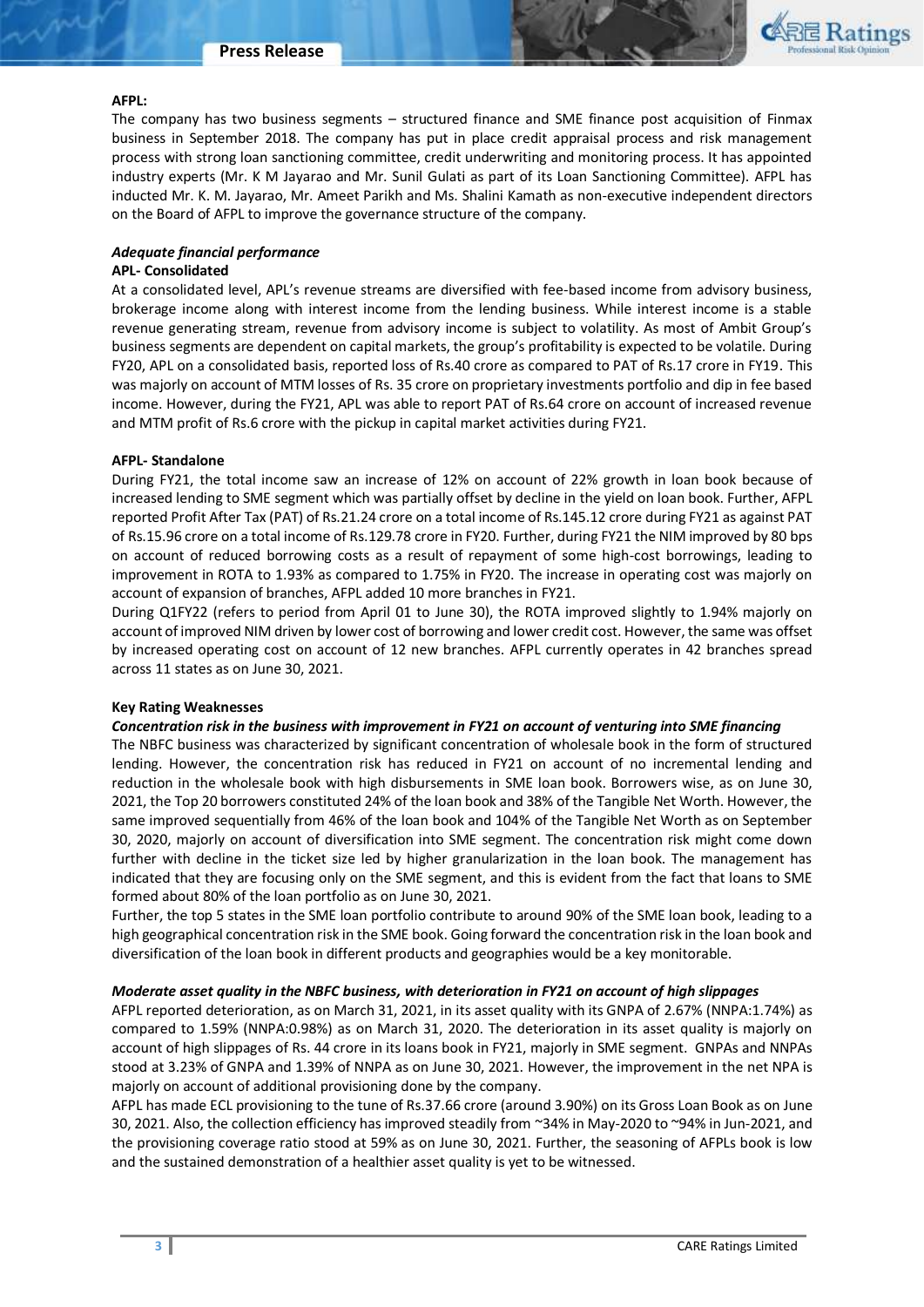#### **Press Release**



#### *High dependence of group's business on capital market*

Majority of the Ambit group's revenue generating businesses like merchant banking, institutional equity broking, and lending against shares are dependent on capital market conditions and may see volatility. Moreover, the profitability of the business is primarily dependent on the performance of the merchant banking and lending businesses. With recent acquisition of SME finance business, the group expects NBFC business to generate majority of the revenue going ahead leading to stable growth in the income profile.

#### *Moderate diversification in resource profile*

The funding profile of the group is moderately diversified with majority of the borrowing in the form of term loans and working capital borrowings from banks / NBFCs. During FY21, the company was able to add new lenders to its resource profile, including several public sector Banks. From April 2021 onwards, AFPL was able to raise to the tune of ~Rs.130 crore from various banks. With the increase in the net worth of the company due to capital infusion, raising debt funding from diversified sources would be important and is a key rating sensitivity.

**Analytical approach:** CARE has assessed the ratings assigned to the instruments of Ambit Finvest Private Limited on the basis of credit enhancement in the form of an unconditional and irrevocable guarantee from the parent company, Ambit Private Limited (APL). Further, CARE has analyzed APL on its consolidated financials. The entities included in the consolidation are as follows:

#### **Subsidiaries:**

- 1. Ambit Capital Private Limited
- 2. Ambit Finvest Private Limited
- 3. Ambit Singapore Pte Limited
- 4. Ambit Investment Advisors Private Limited
- 5. Ambit Wealth Advisors Private Limited
- 6. Ambit Broking & Advisory Private Limited
- 7. Ambit Pragma Ventures Private Limited
- 8. Ambit America Inc.
- 9. Ambit Investments (Partnership Firm)
- 10. Ambit Principal Investment Advisors LLP
- 11. AP Real Estate Fund Advisory Services Private Limited
- 12. Ambit Capital (UK) Limited
- 13. Ambit Mauritius Investment Managers Private Limited

#### **Applicable Criteria**

[Criteria on assigning Outlook and credit watch to Credit Ratings](http://www.careratings.com/upload/NewsFiles/GetRated/Outlook%20Criteria.pdf) [CARE Policy on Default Recognition](http://www.careratings.com/pdf/resources/CAREPolicyonDefaultRecognition.pdf) [Rating Methodology: consolidation and Factoring Linkages in Ratings](http://www.careratings.com/upload/NewsFiles/GetRated/RatingMethodology-FactoringLinkagesinRatings27June2017.pdf)  Rating Methodology- [Non-Banking Finance Companies](http://www.careratings.com/upload/NewsFiles/GetRated/Rating%20Methodology%20-%20NBFCs27June2017.pdf) [Financial ratios -](http://www.careratings.com/pdf/resources/Ratios%20-%20Financial%20Sector.pdf) Financial Sector

#### **Liquidity Profile: Adequate**

The liquidity profile of AFPL on a standalone basis is fairly comfortable with well matched maturities of assets and liabilities along with back up lines of credit which stood at Rs.93 crore as on June 30, 2021. The total debt repayments of AFPL due in the next 12 months stood at Rs.226 crore, against which, inflows from its advance's portfolio in the next 12 months was Rs.268 crore as on June 30, 2021. Further, comfortable capitalization levels along with low gearing levels support the liquidity profile of the company. AFPL had cash and bank balance and liquid investment of Rs.128 crore as on June 30, 2021 (Provisional).

### **About the Group / Company**

### **Ambit Private Limited**

Ambit Group, promoted by Mr. Ashok Wadhwa, is into various financial activities like investment banking, institutional equity broking, wealth management, private equity, investment advisory, secured lending and proprietary trading activities. In May 2016, the ultimate holding company of the group, Ambit Holdings Pvt. Ltd. (AHPL) was merged with Ambit Corporate Finance Private Limited (ACFPL), with an effective date of April 1, 2015. ACFPL became the holding company of the Ambit group and was renamed as Ambit Private Limited (APL). APL is registered as a Category I merchant banker with Security Exchange Board of India (SEBI) and is into investment banking business since 1998. APL provides investment banking services to companies in structuring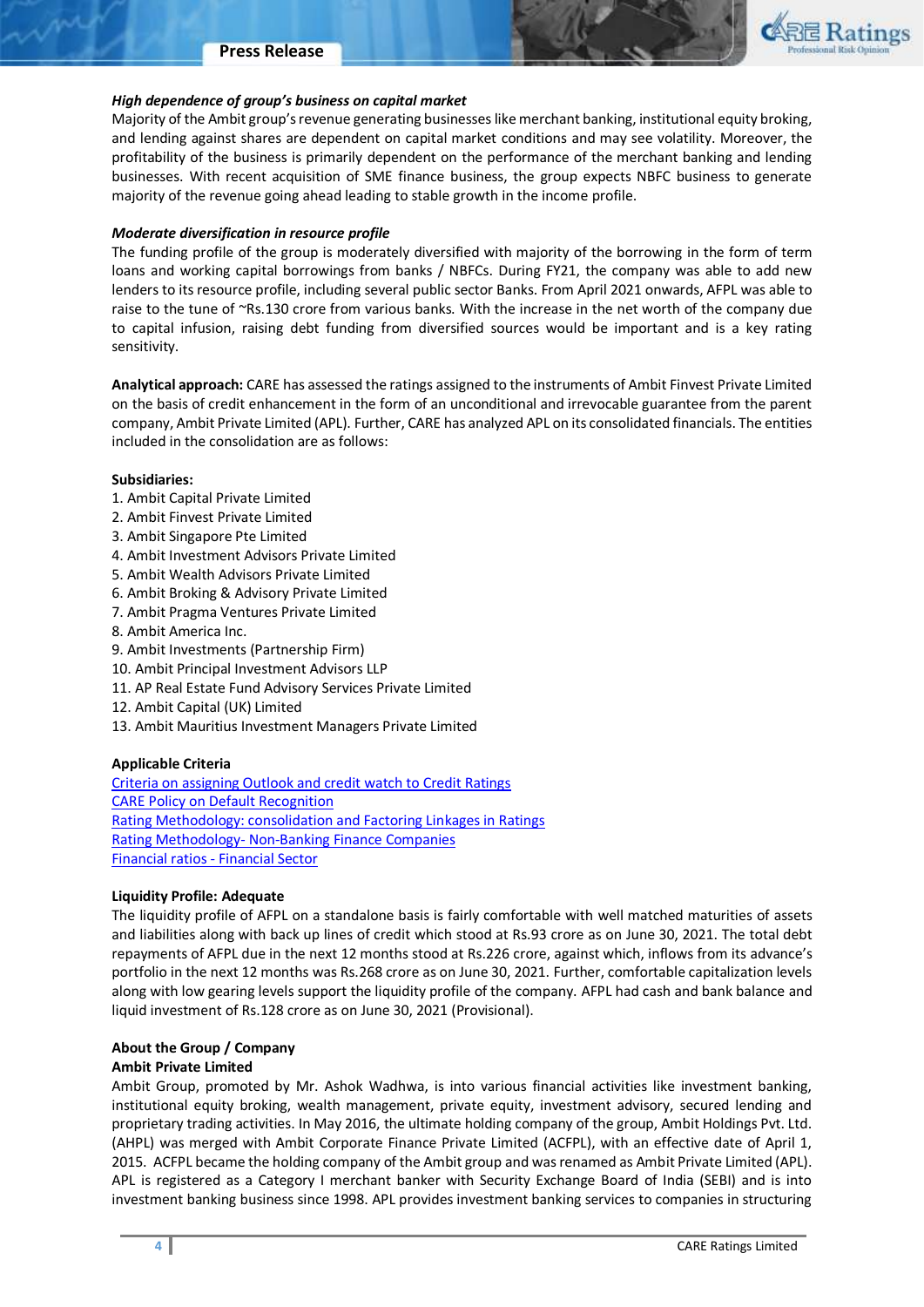

and execution of M&As, divestitures, JVs, spin-offs and capital mobilization. The group's various businesses include institutional equity broking, wholesale lending, wealth management, private equity and investment advisory.

## **Ambit Finvest Private Limited**

AFPL is registered as a systemically important non-deposit taking (ND-SI) NBFC with the RBI and is a wholly owned subsidiary of APL. AFPL was originally is in the business of promoter funding, margin financing, loan against securities, ESOP & IPO financing, structured financing, real estate funding and business loans to midcorporates, however with its recent acquisition of the SME portfolio, from one of the NBFCs i.e. Finmax Credit and Finance Private Limited during FY19, the management has shifted its focus from structured finance to building SME lending portfolio.

The board of directors for AFPL includes Mr. Sanjay Sakhuja, Mr. Vikrant Narang, Mr. Sanjay Agarwal, Mr. Sanjay Dhoka, Mr. K M Jayarao, Mr. Ameet Parikh and Ms. Shalini Kamath.

| <b>Brief Financials (Rs. crore)</b> |                | <b>Ambit Finvest Private Ltd.</b><br>(Standalone) | <b>Ambit Private Limited</b><br>(Consolidated) |                 |                 |
|-------------------------------------|----------------|---------------------------------------------------|------------------------------------------------|-----------------|-----------------|
|                                     | <b>FY20 A)</b> | <b>FY21 A)</b>                                    | Q1FY22                                         | <b>FY20 (A)</b> | <b>FY21 (A)</b> |
|                                     |                |                                                   | (Provisional)                                  |                 |                 |
| Total income                        | 129.78         | 145.12                                            | 41.36                                          | 241.9           | 375.4           |
| <b>PAT</b>                          | 15.96          | 21.24                                             | 5.77                                           | $-40.2$         | $-64.31$        |
| Total Assets (net of intangibles)   | 1,044.95       | 1,160.42                                          | 1,224.45                                       | 1,340.59        | 1,530.94        |
| Overall gearing (times)             | 0.72           | 0.85                                              | 0.95                                           | 0.56            | 0.62            |
| Net NPA (%)                         | 0.98           | 1.74                                              | 1.39                                           | <b>NA</b>       | <b>NA</b>       |
| <b>ROTA (%)</b>                     | 1.75           | 2.74                                              | 1.94                                           | $-3.27$         | $-4.48$         |

*A: Audited; NA: Not applicable*

#### **Status of non-cooperation with previous CRA:** Not Applicable

**Any other information:** Not Applicable

**Rating History for last three years:** Please refer Annexure-2

**Covenants of rated instrument / facility:** *Detailed explanation of covenants of the rated instruments/facilities is given in Annexure-3*

**Complexity level of various instruments rated for this company**: Annexure 4

| Annexure-1: Details of Instruments/Facilities |  |  |  |  |  |  |
|-----------------------------------------------|--|--|--|--|--|--|
|-----------------------------------------------|--|--|--|--|--|--|

| <b>ISIN</b>  | Name of the<br><b>Instrument</b>                                    | Date of<br><b>Issuance</b> | Coupon<br>Rate | <b>Maturity</b><br>Date | Size of the<br><b>Issue</b><br>(Rs. crore) | Rating assigned along<br>with Rating Outlook |
|--------------|---------------------------------------------------------------------|----------------------------|----------------|-------------------------|--------------------------------------------|----------------------------------------------|
| INE985V07017 | <b>Principal Protected</b><br>Market Linked<br>Debenture            |                            |                |                         | 42.65                                      | PP-MLD CARE A+ (CE);<br>Stable               |
|              | <b>Principal Protected</b><br>Market Linked<br>Debenture (Proposed) |                            |                |                         | 7.35                                       | PP-MLD CARE A+ (CE);<br>Stable               |
|              | <b>Unsupported Rating</b>                                           |                            |                |                         |                                            | CARE A                                       |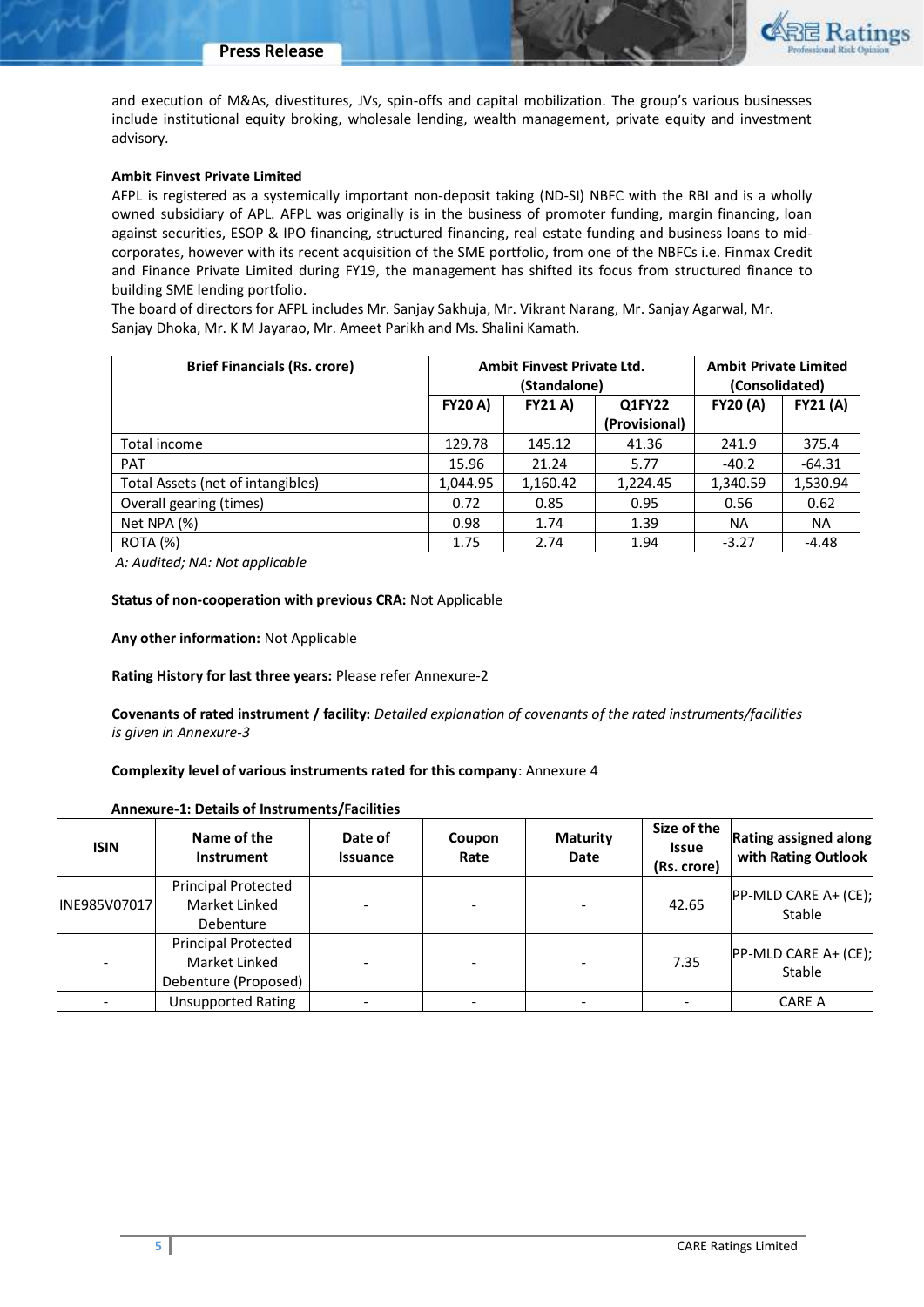

ma

|                |                                                     |             | <b>Current Ratings</b>                      |        |                                                                             | <b>Rating history</b>                                    |                                                                                                                                                                                       |                                                                                                                          |
|----------------|-----------------------------------------------------|-------------|---------------------------------------------|--------|-----------------------------------------------------------------------------|----------------------------------------------------------|---------------------------------------------------------------------------------------------------------------------------------------------------------------------------------------|--------------------------------------------------------------------------------------------------------------------------|
| Sr.<br>No.     | Name of the<br>Instrument/Bank<br><b>Facilities</b> | <b>Type</b> | Amount<br><b>Outstanding</b><br>(Rs. crore) | Rating | Date(s) &<br>Rating(s)<br>assigned in<br>2021-2022                          | Date(s) &<br>Rating(s)<br>assigned in<br>2020-2021       | Date(s) &<br>Rating(s)<br>assigned in<br>2019-2020                                                                                                                                    | Date(s) &<br>Rating(s)<br>assigned in<br>2018-2019                                                                       |
| $\mathbf{1}$   | <b>Commercial Paper</b>                             | <b>ST</b>   |                                             |        |                                                                             | 1) Withdrawn<br>(25-Jun-20)                              | 1)CARE A1+<br>(CE)<br>(03-Mar-20)<br>2) CARE A1+<br>(CE)<br>$(05-Sep-19)$                                                                                                             | 1)CARE A1+<br>(SO)<br>$(08-Jan-19)$                                                                                      |
| $\overline{2}$ | Fund-based-Long<br>Term                             | LT          |                                             |        | 1) Withdrawn<br>$(05-Apr-21)$                                               | 1) Provisional<br>CARE A+ (CE);<br>Stable<br>(07-Jul-20) | 1) Provisional<br>CARE A+ (CE);<br>Stable<br>(03-Mar-20)<br>2) Provisional<br>CARE A+ (CE);<br>Stable<br>$(05-Sep-19)$<br>3) Provisional<br>CARE A+ (CE);<br>Stable<br>$(12$ -Jul-19) | 1) Provisional<br>CARE A+ (SO);<br>Stable<br>$(08-Jan-19)$<br>2) Provisional<br>CARE A+ (SO);<br>Stable<br>$(11-May-18)$ |
| $\overline{3}$ | Fund-based-Long<br>Term                             | LT          |                                             |        | 1) Withdrawn<br>$(07-May-21)$<br>2)CARE A+<br>(CE); Stable<br>$(05-Apr-21)$ | 1)CARE A+<br>(CE); Stable<br>(07-Jul-20)                 | 1)CARE A+<br>(CE); Stable<br>(03-Mar-20)<br>2) CARE A+<br>(CE); Stable<br>$(05-Sep-19)$<br>3)CARE A+<br>(CE); Stable<br>$(12$ -Jul-19)                                                | 1)CARE A+<br>(SO); Stable<br>$(08-Jan-19)$<br>2) CARE A+<br>(SO); Stable<br>$(11-May-18)$                                |
| 4              | Fund-based-Long<br>Term                             | <b>LT</b>   |                                             |        | 1) Withdrawn<br>$(05-Apr-21)$                                               | 1)CARE A+<br>(CE); Stable<br>(07-Jul-20)                 | 1)CARE A+<br>(CE); Stable<br>(03-Mar-20)<br>2) CARE A+<br>(CE); Stable<br>$(05-Sep-19)$<br>3) CARE A+<br>(CE); Stable<br>$(12$ -Jul-19)                                               | 1)CARE A+<br>(SO); Stable<br>$(08-Jan-19)$<br>2) CARE A+<br>(SO); Stable<br>$(11-May-18)$                                |
| 5              | Fund-based-Long<br>Term                             | LT          |                                             |        | 1) Withdrawn<br>$(05-Apr-21)$                                               | 1)CARE A+<br>(CE); Stable<br>(07-Jul-20)                 | 1)CARE A+<br>(CE); Stable<br>(03-Mar-20)<br>2) CARE A+<br>(CE); Stable<br>$(05-Sep-19)$                                                                                               | 1)CARE A+<br>(SO); Stable<br>$(08-Jan-19)$<br>2) CARE A+<br>(SO); Stable<br>$(11-May-18)$                                |

# **Annexure-2: Rating History of last three years**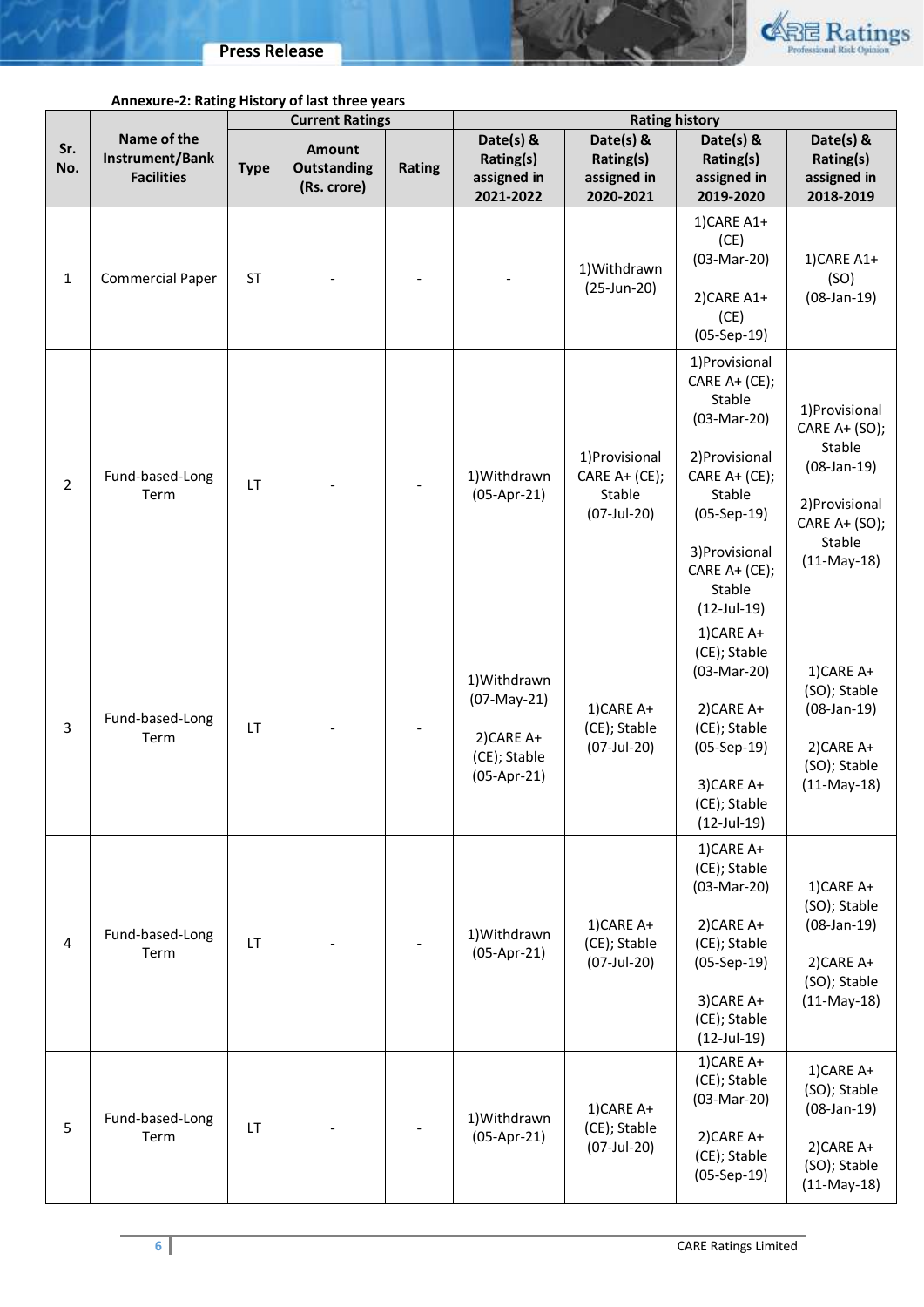**Press Release**

may



|                |                         |    |  |                                                                            |                                          | 3) CARE A+<br>(CE); Stable<br>$(12$ -Jul-19)                                                                                            |                                                                                           |
|----------------|-------------------------|----|--|----------------------------------------------------------------------------|------------------------------------------|-----------------------------------------------------------------------------------------------------------------------------------------|-------------------------------------------------------------------------------------------|
| 6              | Fund-based-Long<br>Term | LT |  | 1) Withdrawn<br>(07-May-21)<br>2) CARE A+<br>(CE); Stable<br>$(05-Apr-21)$ | 1)CARE A+<br>(CE); Stable<br>(07-Jul-20) | 1)CARE A+<br>(CE); Stable<br>(03-Mar-20)<br>2) CARE A+<br>(CE); Stable<br>$(05-Sep-19)$<br>3) CARE A+<br>(CE); Stable<br>$(12$ -Jul-19) | 1)CARE A+<br>(SO); Stable<br>$(08-Jan-19)$<br>2) CARE A+<br>(SO); Stable<br>$(11-May-18)$ |
| $\overline{7}$ | Fund-based-Long<br>Term | LT |  | 1) Withdrawn<br>(07-May-21)<br>2) CARE A+<br>(CE); Stable<br>$(05-Apr-21)$ | 1)CARE A+<br>(CE); Stable<br>(07-Jul-20) | 1)CARE A+<br>(CE); Stable<br>(03-Mar-20)<br>2) CARE A+<br>(CE); Stable<br>$(05-Sep-19)$<br>3) CARE A+<br>(CE); Stable<br>$(12$ -Jul-19) | 1)CARE A+<br>(SO); Stable<br>$(08-Jan-19)$<br>2) CARE A+<br>(SO); Stable<br>$(11-May-18)$ |
| 8              | Fund-based-Long<br>Term | LT |  | 1) Withdrawn<br>(07-May-21)<br>2) CARE A+<br>(CE); Stable<br>$(05-Apr-21)$ | 1)CARE A+<br>(CE); Stable<br>(07-Jul-20) | 1)CARE A+<br>(CE); Stable<br>(03-Mar-20)<br>2) CARE A+<br>(CE); Stable<br>$(05-Sep-19)$<br>3) CARE A+<br>(CE); Stable<br>$(12$ -Jul-19) | 1)CARE A+<br>(SO); Stable<br>$(08-Jan-19)$<br>2) CARE A+<br>(SO); Stable<br>$(11-May-18)$ |
| 9              | Fund-based-Long<br>Term | LT |  | 1) Withdrawn<br>(07-May-21)<br>2) CARE A+<br>(CE); Stable<br>$(05-Apr-21)$ | 1)CARE A+<br>(CE); Stable<br>(07-Jul-20) | 1)CARE A+<br>(CE); Stable<br>(03-Mar-20)<br>2) CARE A+<br>(CE); Stable<br>$(05-Sep-19)$<br>3) CARE A+<br>(CE); Stable<br>$(12$ -Jul-19) | 1)CARE A+<br>(SO); Stable<br>$(08-Jan-19)$<br>2) CARE A+<br>(SO); Stable<br>$(11-May-18)$ |
| 10             | Fund-based-Long<br>Term | LT |  | 1) Withdrawn<br>(07-May-21)<br>2) CARE A+<br>(CE); Stable<br>$(05-Apr-21)$ | 1)CARE A+<br>(CE); Stable<br>(07-Jul-20) | 1)CARE A+<br>(CE); Stable<br>(03-Mar-20)<br>2) CARE A+<br>(CE); Stable<br>$(05-Sep-19)$                                                 | 1)CARE A+<br>(SO); Stable<br>$(08-Jan-19)$<br>2) CARE A+<br>(SO); Stable<br>$(11-May-18)$ |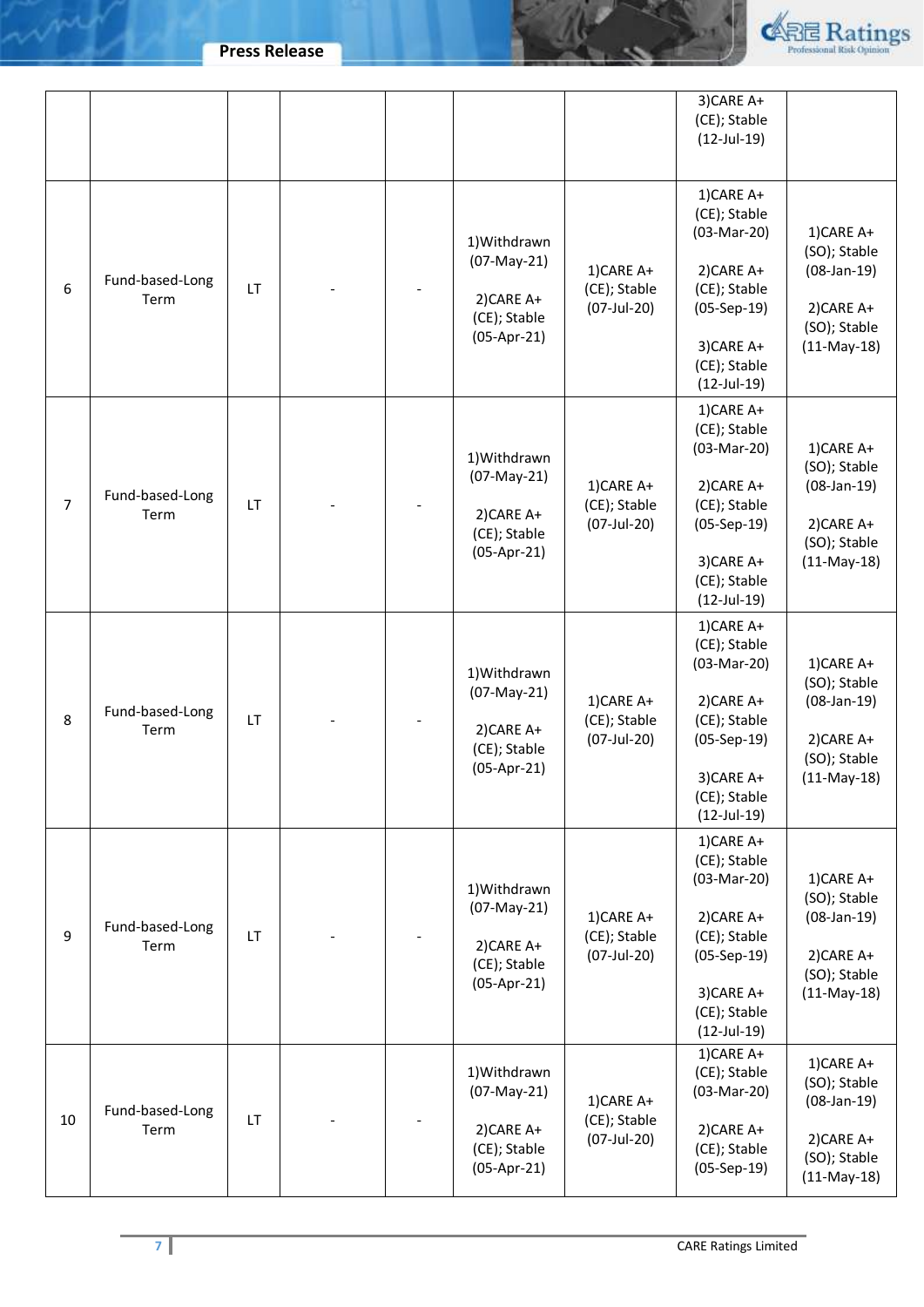**Press Release**

may



|    |                                            |    |       |                                      |                                                                                                                  |                                           | 3) CARE A+<br>(CE); Stable<br>$(12$ -Jul-19)             |                                            |
|----|--------------------------------------------|----|-------|--------------------------------------|------------------------------------------------------------------------------------------------------------------|-------------------------------------------|----------------------------------------------------------|--------------------------------------------|
|    |                                            |    |       |                                      | 1) Withdrawn                                                                                                     |                                           | 1)CARE A+<br>(CE); Stable<br>(03-Mar-20)                 |                                            |
| 11 | Fund-based-Long<br>Term                    | LT |       |                                      | $(07-May-21)$<br>2) CARE A+<br>(CE); Stable                                                                      | 1)CARE A+<br>(CE); Stable<br>(07-Jul-20)  | 2) CARE A+<br>(CE); Stable<br>$(05-Sep-19)$              | 1)CARE A+<br>(SO); Stable<br>$(08-Jan-19)$ |
|    |                                            |    |       |                                      | $(05-Apr-21)$                                                                                                    |                                           | 3) CARE A+<br>(CE); Stable<br>$(12$ -Jul-19)             |                                            |
|    |                                            |    |       |                                      | 1) Withdrawn                                                                                                     |                                           | 1)CARE A+<br>(CE); Stable<br>(03-Mar-20)                 |                                            |
| 12 | Fund-based-Long<br>Term                    | LT |       |                                      | $(07-May-21)$<br>2) CARE A+<br>(CE); Stable                                                                      | 1)CARE A+<br>(CE); Stable<br>(07-Jul-20)  | 2) CARE A+<br>(CE); Stable<br>$(05-Sep-19)$              |                                            |
|    |                                            |    |       |                                      | $(05-Apr-21)$                                                                                                    |                                           | 3) CARE A+<br>(CE); Stable<br>$(12$ -Jul-19)             |                                            |
| 13 | Fund-based-Long                            | LT |       |                                      | 1) Withdrawn<br>$(07-May-21)$                                                                                    | 1)CARE A+<br>(CE); Stable<br>(07-Jul-20)  | 1)CARE A+<br>(CE); Stable<br>(03-Mar-20)                 |                                            |
|    | Term                                       |    |       |                                      | 2) CARE A+<br>(CE); Stable<br>$(05-Apr-21)$                                                                      |                                           | 2) CARE A+<br>(CE); Stable<br>$(05-Sep-19)$              |                                            |
|    | Debentures-                                |    |       |                                      |                                                                                                                  | 1) Withdrawn                              | 1) Provisional<br>CARE A+ (CE);<br>Stable<br>(03-Mar-20) |                                            |
| 14 | Market Linked<br>Debentures                | LT |       |                                      |                                                                                                                  | (07-Jul-20)                               | 2) Provisional<br>CARE A+ (CE);<br>Stable<br>(30-Jan-20) |                                            |
| 15 | Un Supported                               | LT | 0.00  | <b>CARE A</b>                        | 1) CARE A<br>$(07-May-21)$                                                                                       | 1)CARE A<br>(07-Jul-20)                   | 1) CARE A<br>$(03-Mar-20)$                               |                                            |
|    | Rating                                     |    |       |                                      | 2) CARE A<br>$(05-Apr-21)$                                                                                       |                                           | 2) CARE A<br>(30-Jan-20)                                 |                                            |
| 16 | Debentures-<br>Market Linked<br>Debentures | LT | 50.00 | CARE<br>PP-MLD<br>A+ (CE);<br>Stable | 1) CARE PP-<br>$MLD A+ (CE);$<br>Stable<br>(07-May-21)<br>2) CARE PP-<br>$MLD A+ (CE);$<br>Stable<br>(05-Apr-21) | 1) CARE A+<br>(CE); Stable<br>(07-Jul-20) | 1)CARE A+<br>(CE); Stable<br>(03-Mar-20)                 |                                            |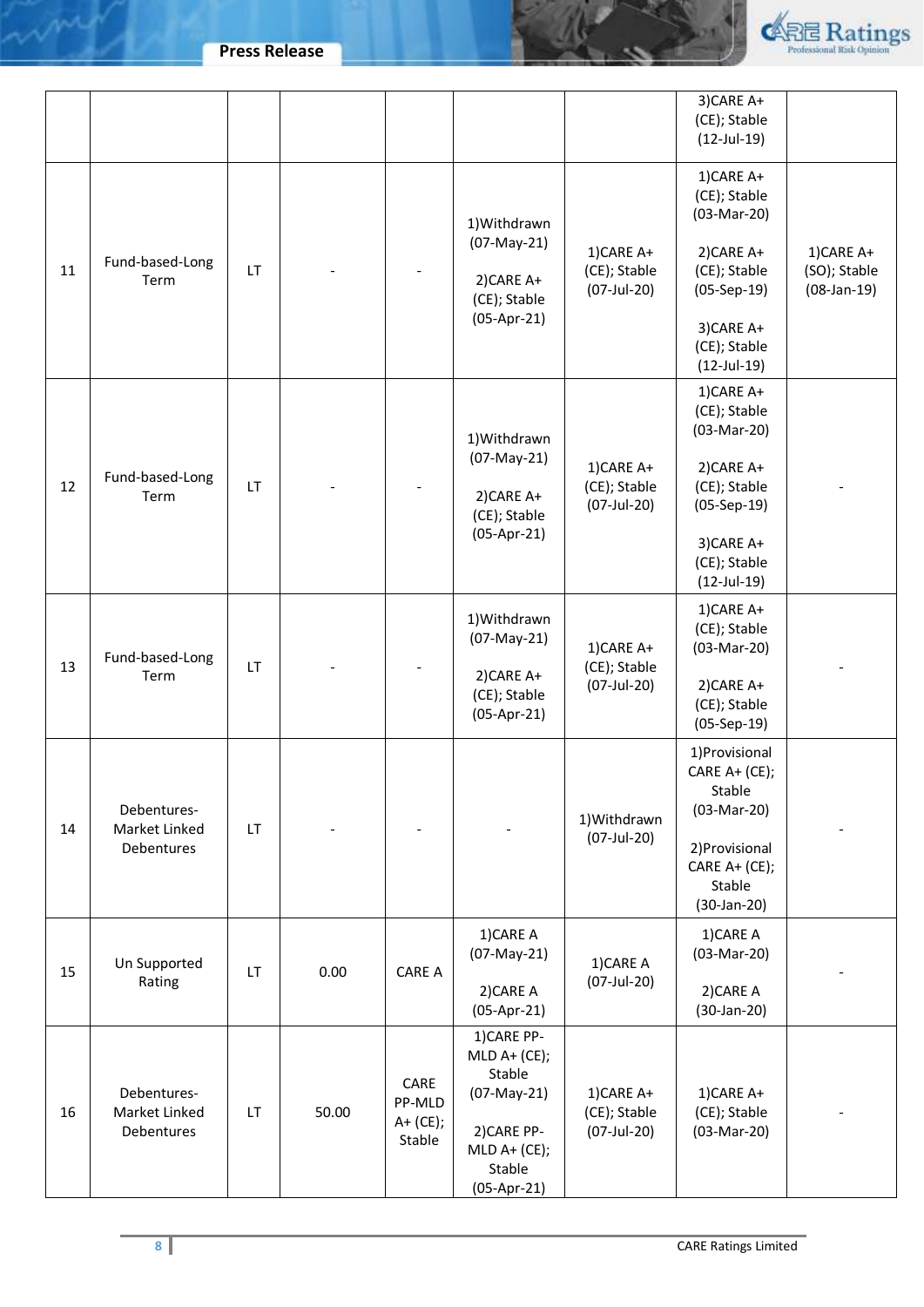

| 17 | Fund-based-Long<br>Term                     | LT |  | 1) Withdrawn<br>(07-May-21)<br>2) CARE A+<br>(CE); Stable<br>$(05-Apr-21)$ | 1) CARE A+<br>(CE); Stable<br>(07-Jul-20)   | 1)CARE A+<br>(CE); Stable<br>(03-Mar-20) |  |
|----|---------------------------------------------|----|--|----------------------------------------------------------------------------|---------------------------------------------|------------------------------------------|--|
| 18 | Debentures-Non<br>Convertible<br>Debentures | LT |  | 1) Withdrawn<br>$(05-Apr-21)$                                              | 1) CARE A;<br>Stable<br>$(27-May-20)$       |                                          |  |
| 19 | Fund-based - LT-<br>Term Loan               | LT |  | 1) Withdrawn<br>(07-May-21)<br>2) CARE A+<br>(CE); Stable<br>$(05-Apr-21)$ | 1)CARE A+<br>(CE); Stable<br>$(07$ -Jul-20) |                                          |  |

*\* Long Term /* Short Term

### **Annexure-3: Detailed explanation of covenants of the rated instrument / facilities-NA**

### **Annexure 4: Complexity level of various instruments rated for this company**

| Sr. No | Name of instrument                  | <b>Complexity level</b> |
|--------|-------------------------------------|-------------------------|
|        | Debentures-Market Linked Debentures | <b>Highly Complex</b>   |
|        | Un Supported Rating                 | Simple                  |

### **Annexure 5: Bank Lender Details for this Company**

To view the lender wise details of bank facilities please **[click here](https://www.careratings.com/Bankdetails.aspx?Id=FdmdAy14uX22fbnC07CHDw==)**

*Note on complexity levels of the rated instrument: CARE has classified instruments rated by it on the basis of complexity. Investors/market intermediaries/regulators or others are welcome to write to care@careratings.com for any clarifications.*